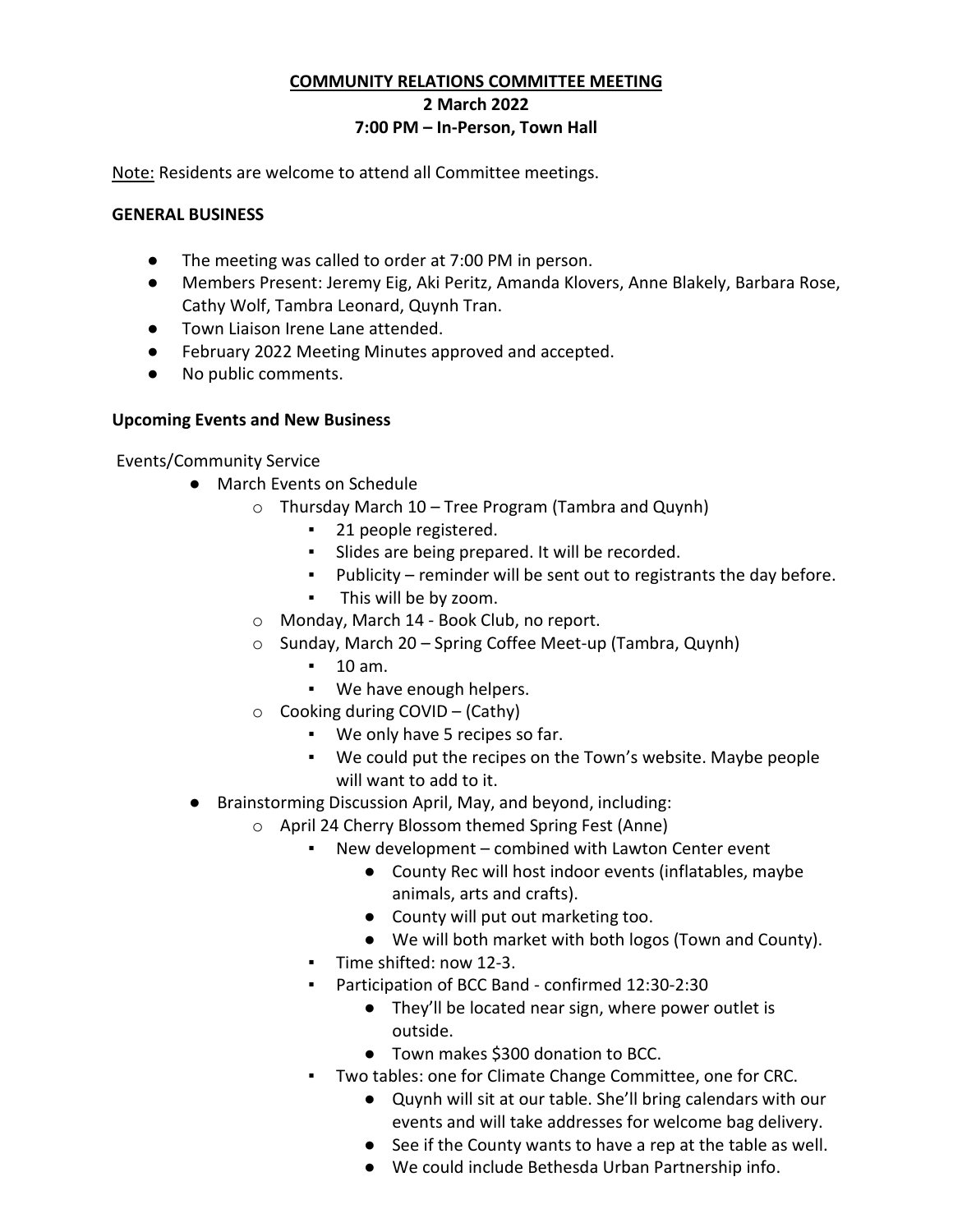- CEC with table or option to hand out flyers/display signs to promote Healthy Lawns and Quiet Landscaping ordinances tailored to our theme.
- Origami propose to put it inside with other County arts & crafts.
	- How much to pay her? She will include supplies. Ask her what she charges. Decided to budget up to \$250.
	- We could get a volunteer to help the County can offer SSL hours for volunteers. The Town can't offer the hours.
- Food Trucks need to pin down. Will have two.
	- Pepe Jose Andres food truck. We will offer \$500 minimum also to make it even.
	- Big Greek Café might also come. \$500 minimum, probably won't have an issue meeting it.
	- Also maybe Banyon BBQ.
	- We secured Ben & Jerry's decided to provide complimentary ice cream. The Town will pay for it. B&J will bill us afterwards based on how much ice cream they distribute.
- Setup and cleanup crew
	- See if the County can offer students to volunteer for SSL hours.
	- See if Boy Scouts can help out. We can give them meal vouchers.
- Access to the Town Hall the day of: Irene will be here.
- o Artistic Expression During the Pandemic (Irene)
	- Everyone except for Ronni (the professional artist) is available to display art at the event. She'll help set up though.
- o Book Club April 25 planned.
- o Additional April events?
	- We could add a wine tasting.
	- Children's Business Fair (Quynh) April 3 or 4
		- Funded by Acton Academy nonprofit that does alternative schooling.
		- Pia did this fair at the shops of Wisconsin last year.
		- Kids sell things at the fair. Open to all of Montgomery County.
		- They want to do their event at the Leland Center this year
		- Pia (16 year old) would be the point person, would plan everything.
		- Publicity they can post on Facebook and the listserv (without the Town endorsing it).
		- It won't be a CRC-sponsored event.
- o Program on Astronomy (Cathy)
	- Possible speaker took a demanding job so he can no longer do this event.
- o Possible May program on Aki's book, DISRUPTION
	- Can do the event whenever, except not on Thursdays.